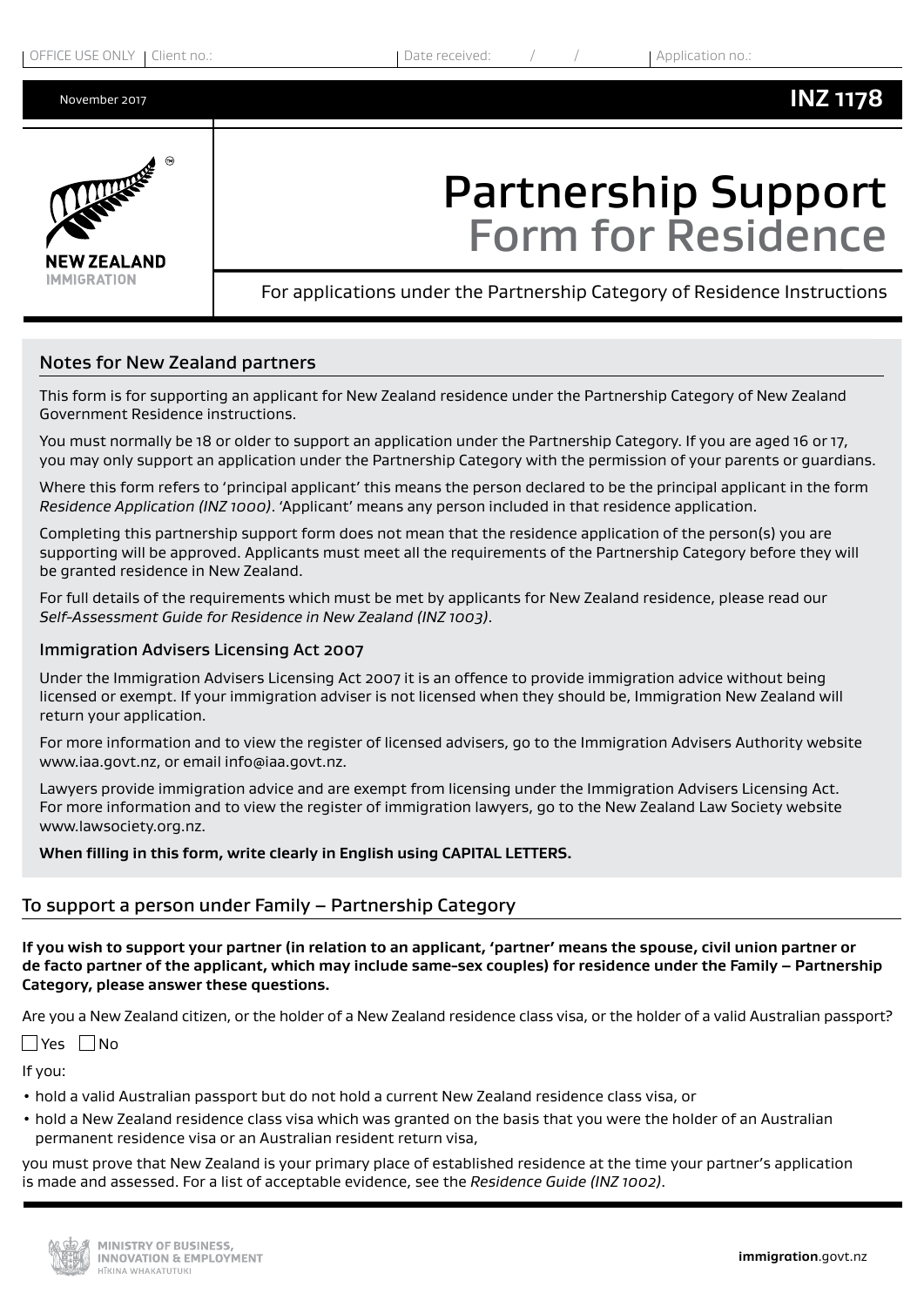Are you the partner of the person you wish to support? *(Under New Zealand Government Residence Instructions a 'partner' means a partner either legally married, or in a civil union, or in a de facto relationship (whether opposite or same-sex.))*

## $\Box$ Yes  $\Box$ No

If you answered No to either of the above questions, you do not meet the requirements to support your partner under the Family – Partnership Category.

If you answered Yes to all of the above questions, please read the definitions below before completing this partnership support form.

## Definition of 'eligibility to support your partner'

Applications for residence under the Family – Partnership Category will not be approved if the New Zealand partner:

- has been convicted at any time of any offence involving domestic violence or of a sexual nature prior to the date the application was made (unless granted a character waiver)
- was the perpetrator of an incident of domestic violence which has resulted in the grant of a resident visa under the Victims of Domestic Violence Category
- has been included in or supported an application where a residence class visa was granted on the basis of a partnership in the five years immediately preceding the date of the current application, or
- has been included in or supported more than one previous residence class visa application where a visa was granted on the basis of a partnership with a New Zealand partner.

## Definition of 'a residence class visa granted on the basis of a partnership'

A residence class visa is considered to have been granted on the basis of a partnership if the New Zealand partner previously:

- supported a successful partnership category residence application
- was the principal applicant in a successful partnership residence application
- was the principal applicant in any New Zealand residence application that included a secondary applicant partner who was also granted residence, or
- was granted residence as the partner of a principal applicant in any New Zealand residence application.
- A *All references to Partnership Category applications above include any applications made under the Family Category Spouse and De Facto Partner policies in force before the Partnership Category took effect.*

|                | Section A<br>Details of person supporting the Partnership Category application                                             |                                 |
|----------------|----------------------------------------------------------------------------------------------------------------------------|---------------------------------|
| A1             | Name as shown in passport or other identity document                                                                       |                                 |
|                | Family/last name                                                                                                           | Given/first name(s)             |
|                |                                                                                                                            |                                 |
|                | Other names you are known by or have ever been known by                                                                    |                                 |
|                |                                                                                                                            |                                 |
| A <sub>3</sub> | Male Female<br>Gender $\Box$                                                                                               | Date of birth $ _{D+D+1M+M+1}$  |
|                | Country of birth                                                                                                           |                                 |
| А6             | Country (or countries) of citizenship                                                                                      |                                 |
|                | Are you currently in New Zealand? □ Yes<br>  INo                                                                           |                                 |
| A8             | Are you a New Zealand residence class visa holder?<br>Yes What date were you first granted residence in New Zealand?<br>No | $D + D + M + M + Y + Y + Y + Y$ |
| A9 I           | Is your residence class visa subject to requirements under Section 49 of the Immigration Act?                              | No<br>Yes                       |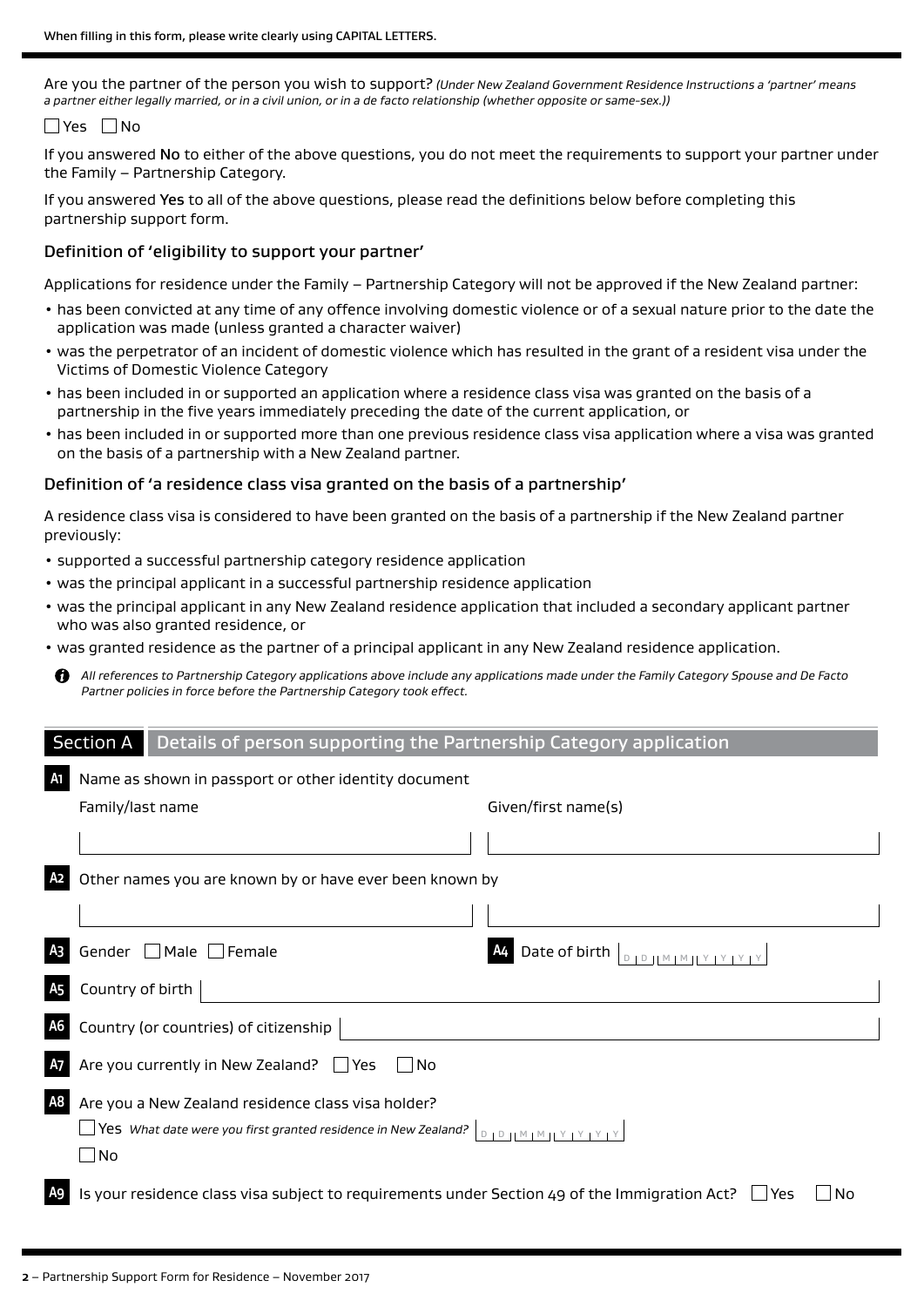| A10             | If you hold:                                                                                       |                                                                                                               |                                                |
|-----------------|----------------------------------------------------------------------------------------------------|---------------------------------------------------------------------------------------------------------------|------------------------------------------------|
|                 |                                                                                                    | · a valid Australian passport but do not hold a current New Zealand residence class visa, or                  |                                                |
|                 | residence visa or an Australian resident return visa,                                              | • a New Zealand residence class visa granted on the basis that you were the holder of an Australian permanent |                                                |
|                 |                                                                                                    | is New Zealand your primary place of established residence? $\Box$ Yes $\Box$ No $\Box$ Not applicable        |                                                |
| A11             | Your current address and telephone number                                                          |                                                                                                               |                                                |
|                 |                                                                                                    |                                                                                                               |                                                |
|                 | Address                                                                                            |                                                                                                               |                                                |
|                 |                                                                                                    |                                                                                                               |                                                |
|                 | Telephone (daytime)                                                                                | Telephone (evening)                                                                                           |                                                |
|                 | Fax                                                                                                | Email                                                                                                         |                                                |
| A12             | Name and address for communication about this partnership support form                             |                                                                                                               |                                                |
|                 | Same as address at $\boxed{An}$ , or $\boxed{\phantom{An} }$ Other                                 |                                                                                                               |                                                |
|                 | Family/last name                                                                                   | Given/first name(s)                                                                                           |                                                |
|                 |                                                                                                    |                                                                                                               |                                                |
|                 | Company name (if applicable) and address                                                           |                                                                                                               |                                                |
|                 |                                                                                                    |                                                                                                               |                                                |
|                 |                                                                                                    |                                                                                                               |                                                |
|                 | New Zealand Business Number (for New Zealand businesses only)<br>For help search: www.nzbn.govt.nz |                                                                                                               |                                                |
|                 | Telephone (daytime)                                                                                | Telephone (evening)                                                                                           |                                                |
|                 | Fax                                                                                                | Email                                                                                                         |                                                |
|                 | Do you authorise the person stated at $A_{12}$ to act on your behalf? $\Box$ Yes $\Box$ No         |                                                                                                               |                                                |
| A14             | Have you received immigration advice on this form?                                                 |                                                                                                               |                                                |
|                 | You can find a definition of immigration advice at www.immigration.govt.nz/advice.                 |                                                                                                               |                                                |
|                 | Yes Make sure that your immigration adviser completes Section D: Immigration adviser's details.    |                                                                                                               |                                                |
|                 | ∫No                                                                                                |                                                                                                               |                                                |
| A <sub>15</sub> |                                                                                                    | Have you previously supported any partner whose application for residence was successful?                     |                                                |
|                 | Yes State the full names of former partners and their dates of birth in the table below.           |                                                                                                               |                                                |
|                 | No                                                                                                 |                                                                                                               |                                                |
|                 | Former partner's family name                                                                       | Former partner's given names                                                                                  | Former partner's date of birth<br>(DD/MM/YYYY) |
|                 |                                                                                                    |                                                                                                               |                                                |
|                 |                                                                                                    |                                                                                                               |                                                |
|                 |                                                                                                    |                                                                                                               |                                                |

/ / / /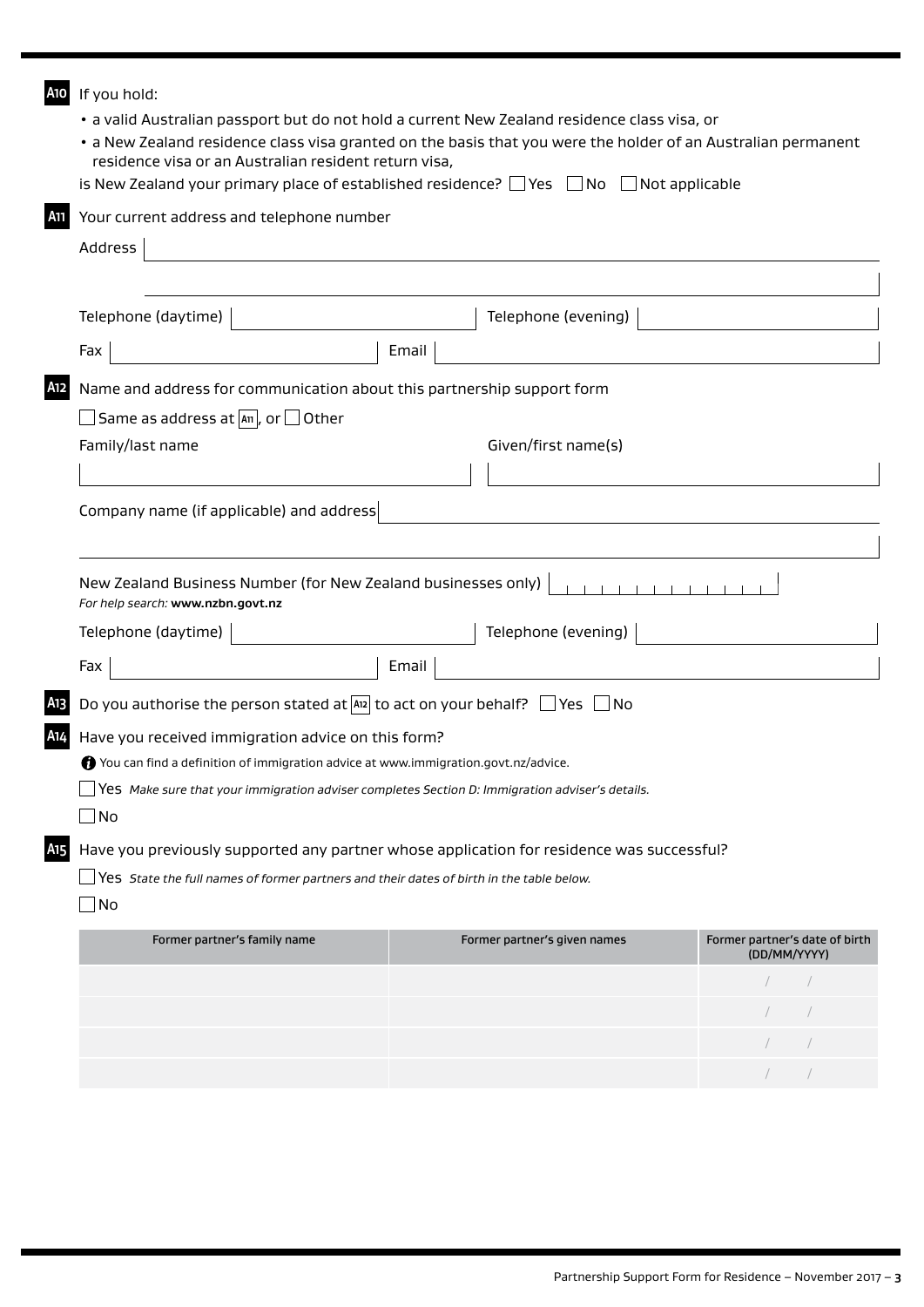**A16** Have you been convicted at any time of any offence involving domestic violence or of a sexual nature in any country including New Zealand?

*You don't need to tell us about any previous convictions received in New Zealand that can be concealed under the Criminal Records (Clean Slate) Act 2004. If you are eligible under the clean slate scheme, you can answer 'No' to any question about your criminal record. If you are uncertain whether you are able to conceal your criminal record, please contact the Ministry of Justice.*

Yes *Provide details* No

**A17** List all of the countries you have lived in for 12 months or more (whether on one visit or intermittently) in the last 10 years, with the dates you began and ended living there. If you do not know the exact dates you began and ended living in a country, use approximate dates.

| Name of country | Date of arrival<br>(DD/MM/YYYY) | Date of departure<br>(DD/MM/YYYY) |
|-----------------|---------------------------------|-----------------------------------|
|                 |                                 |                                   |
|                 | the company of the              |                                   |
|                 | $\sqrt{2}$                      |                                   |
|                 |                                 |                                   |
|                 |                                 |                                   |
|                 |                                 |                                   |

**A18** If you are aged 17 years and over, attach police certificate(s) for all countries that you have lived in for 12 months or more (whether on one visit or intermittently) in the 10 years prior to the date the application is made? This includes your home country.

*(If you have lived in New Zealand for 12 months or more, INZ will obtain the New Zealand police certificate after you submit this form.)*

#### $\Box$  Yes  $\Box$  No  $\Box$  Not applicable

Your police certificate(s) must be less than six months old. For information on how to obtain a police certificate you can visit our website at www.immigration.govt.nz/policecertificate. If you do not have access to the internet you can call us on 0508 55 88 55 if you are in New Zealand, or (09) 914 4100 if you are in Auckland; or contact your nearest INZ office.

#### Section B Details of person being supported

**B1** Name of the principal applicant you wish to support (as shown in passport or other identity document).

|  | amily/last name |  |
|--|-----------------|--|
|--|-----------------|--|

Family/last name Given/first name(s)

**B2** Details of family members who will be included in the residence application. *If none, state 'none'.* 

| Family name                                         | Given names | Date of birth<br>(DD/MM/YYYY) | Relationship to principal<br>applicant |
|-----------------------------------------------------|-------------|-------------------------------|----------------------------------------|
|                                                     |             |                               |                                        |
|                                                     |             |                               |                                        |
|                                                     |             |                               |                                        |
|                                                     |             |                               |                                        |
|                                                     |             |                               |                                        |
| Continue on a separate sheet of paper if necessary. |             |                               |                                        |

- **B3** Principal applicant's country of residence
- **B44** On what date did you and your partner begin living together?  $\vert_{\text{D 1 D 11 M 1 M 11 Y 1 Y 1}}$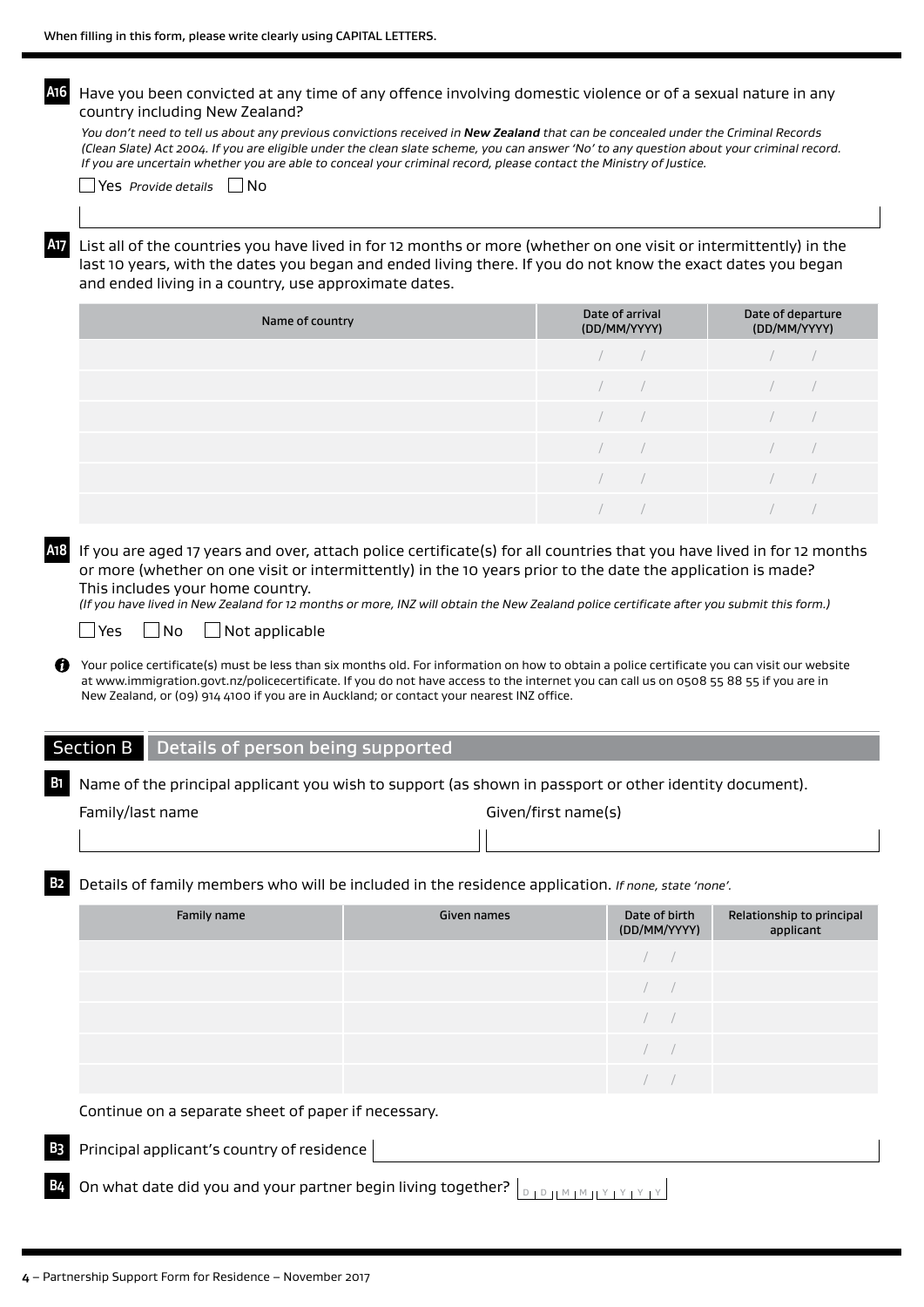| <b>B5</b> | Principal applicant's address |                     |
|-----------|-------------------------------|---------------------|
|           | Address                       |                     |
|           |                               |                     |
|           | Telephone (daytime)           | Telephone (evening) |
|           | Fax<br>Email                  |                     |

## Section C Declaration by person supporting an applicant under Family – Partnership Category

### **This declaration must be witnessed by a person authorised to take statutory declarations, such as a Justice of the Peace, a lawyer, or a notary public. Make sure that you understand the declarations before you sign this section.**

I understand that if I make any false statements, or provide any false or misleading information I may be committing an offence and be liable to prosecution.

I understand the notes and questions given in this form and the information given about myself and the person(s) I wish to support is true and complete.

I understand that if I have received immigration advice from an immigration adviser and if that immigration adviser is not licensed under the Immigration Advisers Licensing Act 2007 when they should be, INZ will return my sponsorship/ partnership support form.

I authorise INZ to make any enquiries it deems necessary regarding the information provided on this form and to share information about me with other government agencies to the extent necessary to make decisions about my eligibility to support my partner. I also consent to any organisation providing relevant information to INZ about me.

I consent to INZ providing information about me to my partner/intended partner (the principal applicant), if deemed necessary for the assessment of their application.

|  | n |
|--|---|
|--|---|

I understand that completing this partnership form does not mean my partner will be granted residence.

I confirm that:

- 1. I support the application for residence of my partner named in this form at Section B: Details of person being supported
- 2. I have not previously supported or been included in more than one previous residence class visa application where a visa was granted on the basis of a partnership with a New Zealand partner
- 3. I have not previously supported or been included in an application where a residence class visa was granted on the basis of a partnership with a New Zealand partner in the five years immediately preceding the date of the current application
- 4. If applicable, I have declared any convictions I have had for offences involving domestic violence or of a sexual nature (excluding convictions covered by the Criminal Records (Clean Slate) Act 2004).
- 5. I am eligible to support my partner's application, and
- 6. I am living in a genuine and stable partnership (entered into with the intention of being maintained on a longterm and exclusive basis), with the person named in this form at Section B: Details of person being supported, that meets the minimum requirements for the recognition of partnerships.

| $\Box$ Yes | No                               |         |            |  |
|------------|----------------------------------|---------|------------|--|
| ъ,         |                                  |         |            |  |
|            | full name of New Zealand partner |         | occupation |  |
| o          |                                  |         |            |  |
|            |                                  | address |            |  |

solemnly and sincerely declare that the information supplied on this form and in the attachments is true and correct. I make this solemn declaration conscientiously believing the same to be true and by virtue of the Oaths and Declarations Act 1957.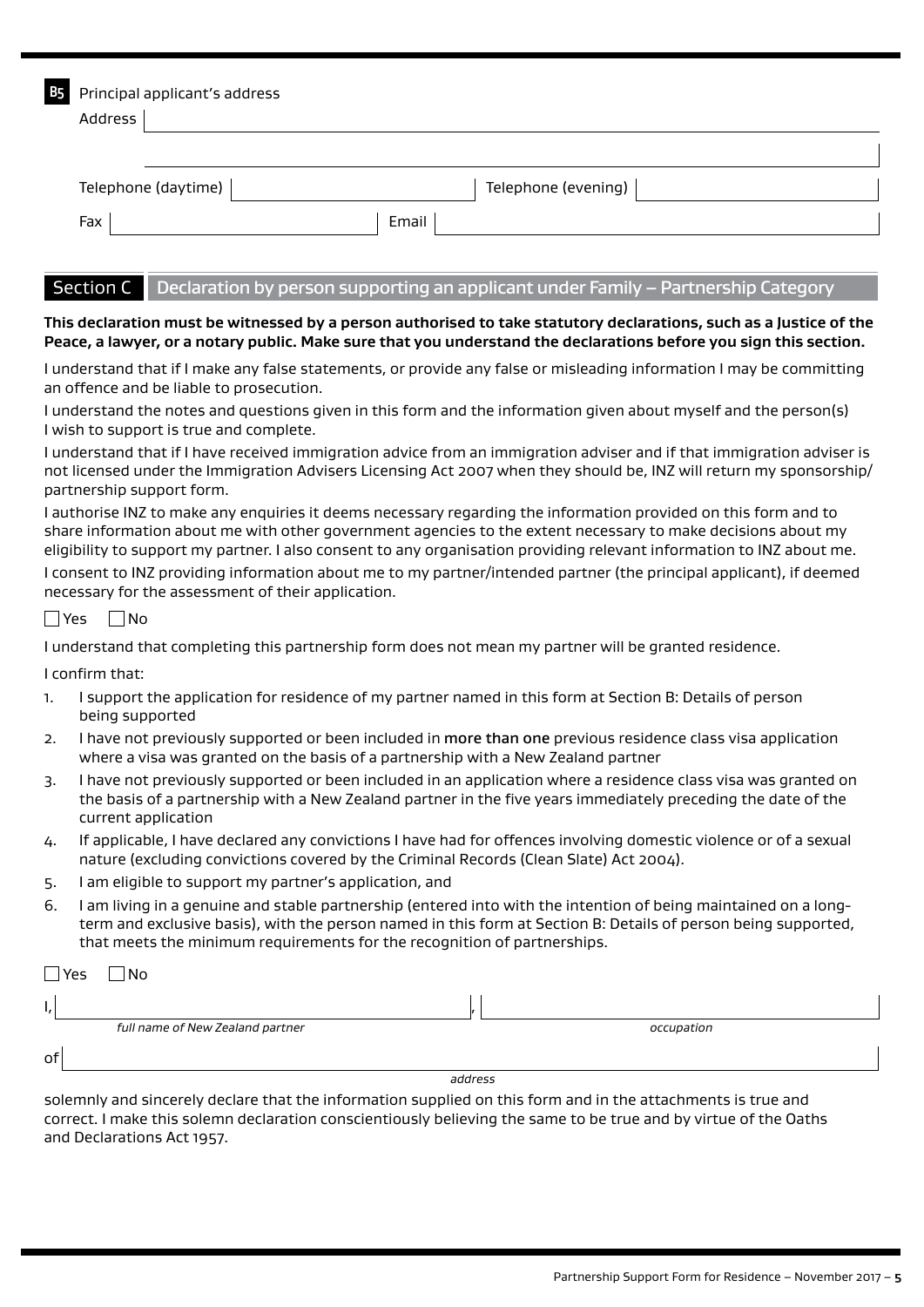When filling in this form, please write clearly using CAPITAL LETTERS.

|                | Signature of New Zealand partner                                                                                                                                                                                                                                                                                                  |                                                            |      |                     |                                                                           |      |
|----------------|-----------------------------------------------------------------------------------------------------------------------------------------------------------------------------------------------------------------------------------------------------------------------------------------------------------------------------------|------------------------------------------------------------|------|---------------------|---------------------------------------------------------------------------|------|
| Declared at    |                                                                                                                                                                                                                                                                                                                                   |                                                            | this | day of              |                                                                           | 20   |
|                |                                                                                                                                                                                                                                                                                                                                   | place                                                      |      | date                | month                                                                     | year |
| Before me      |                                                                                                                                                                                                                                                                                                                                   |                                                            |      |                     |                                                                           |      |
|                | (name of person authorised to take statutory declarations)                                                                                                                                                                                                                                                                        |                                                            |      |                     | (official designation)                                                    |      |
|                | Signature of person authorised to take statutory declaration                                                                                                                                                                                                                                                                      |                                                            |      |                     |                                                                           |      |
|                | Contact details of person authorised to take statutory declarations (Note: the supply of any contact details to INZ is optional.<br>Any information you provide will be used for verification purposes only. Contact your nearest INZ office for more information, or to access or correct<br>any information you have provided.) |                                                            |      |                     |                                                                           |      |
| Address        |                                                                                                                                                                                                                                                                                                                                   |                                                            |      |                     |                                                                           |      |
|                |                                                                                                                                                                                                                                                                                                                                   |                                                            |      |                     |                                                                           |      |
|                | Telephone (daytime)                                                                                                                                                                                                                                                                                                               |                                                            |      | Telephone (evening) |                                                                           |      |
| Fax            |                                                                                                                                                                                                                                                                                                                                   | Email                                                      |      |                     |                                                                           |      |
|                |                                                                                                                                                                                                                                                                                                                                   |                                                            |      |                     |                                                                           |      |
|                | <b>Section D</b><br>Immigration adviser's details                                                                                                                                                                                                                                                                                 |                                                            |      |                     |                                                                           |      |
|                | This section must be completed by the New Zealand partner's immigration adviser. If the New Zealand partner<br>does not have an immigration adviser, this section does not have to be completed.                                                                                                                                  |                                                            |      |                     |                                                                           |      |
| D <sub>1</sub> | Tick the one option that applies to you.                                                                                                                                                                                                                                                                                          |                                                            |      |                     |                                                                           |      |
|                | I am a licensed immigration adviser under the New Zealand Immigration Advisers Licensing Act 2007. Go to $ v $                                                                                                                                                                                                                    |                                                            |      |                     |                                                                           |      |
|                | I am exempt from licensing under the New Zealand Immigration Advisers Licensing Act 2007. Go to  D3                                                                                                                                                                                                                               |                                                            |      |                     |                                                                           |      |
|                | If you are unlicensed when you should be licensed under the Immigration Advisers Licensing Act 2007, Immigration New Zealand will return<br>your client's application. It is an offence to provide immigration advice without holding a licence, unless you are exempt.                                                           |                                                            |      |                     |                                                                           |      |
| D <sub>2</sub> | Licensed advisers. Provide your licence details.                                                                                                                                                                                                                                                                                  |                                                            |      |                     |                                                                           |      |
|                | Licence type                                                                                                                                                                                                                                                                                                                      |                                                            |      |                     |                                                                           |      |
|                | full<br>provisional                                                                                                                                                                                                                                                                                                               | $\Box$ limited. List conditions specified in the register. |      |                     |                                                                           |      |
|                |                                                                                                                                                                                                                                                                                                                                   |                                                            |      |                     |                                                                           |      |
|                |                                                                                                                                                                                                                                                                                                                                   |                                                            |      |                     |                                                                           |      |
|                |                                                                                                                                                                                                                                                                                                                                   |                                                            |      |                     |                                                                           |      |
|                | Licence number $2, 0,$                                                                                                                                                                                                                                                                                                            |                                                            |      |                     | Go to Section E: Declaration by person assisting the New Zealand partner. |      |
| D <sub>3</sub> | Exempt from licensing. Tick one box below to show why you are exempt from licensing.                                                                                                                                                                                                                                              |                                                            |      |                     |                                                                           |      |
|                | I provided immigration advice in an informal or family context only, and I did not provide the advice<br>systematically or for a fee.                                                                                                                                                                                             |                                                            |      |                     |                                                                           |      |
|                | I am a New Zealand member of Parliament or member of their staff and I provided immigration advice as part<br>of my employment agreement.                                                                                                                                                                                         |                                                            |      |                     |                                                                           |      |
|                | I am a foreign diplomat or consular staff.                                                                                                                                                                                                                                                                                        |                                                            |      |                     |                                                                           |      |
|                | I am an employee of the New Zealand public service and I provided immigration advice within the scope of my<br>employment agreement.                                                                                                                                                                                              |                                                            |      |                     |                                                                           |      |
|                | I am a lawyer and I hold a current practising certificate as a barrister or as a barrister and solicitor of the<br>High Court of New Zealand.                                                                                                                                                                                     |                                                            |      |                     |                                                                           |      |
|                | I am employed by, or I am working as a volunteer for, a New Zealand community law centre where at least one<br>lawyer is on the employing body of the community law centre or is employed by or working as a volunteer for<br>the community law centre in a supervisory capacity.                                                 |                                                            |      |                     |                                                                           |      |
|                | I am employed by, or I am working as a volunteer for, a New Zealand citizens advice bureau.<br>Go to Section E: Declaration by person assisting the New Zealand partner.                                                                                                                                                          |                                                            |      |                     |                                                                           |      |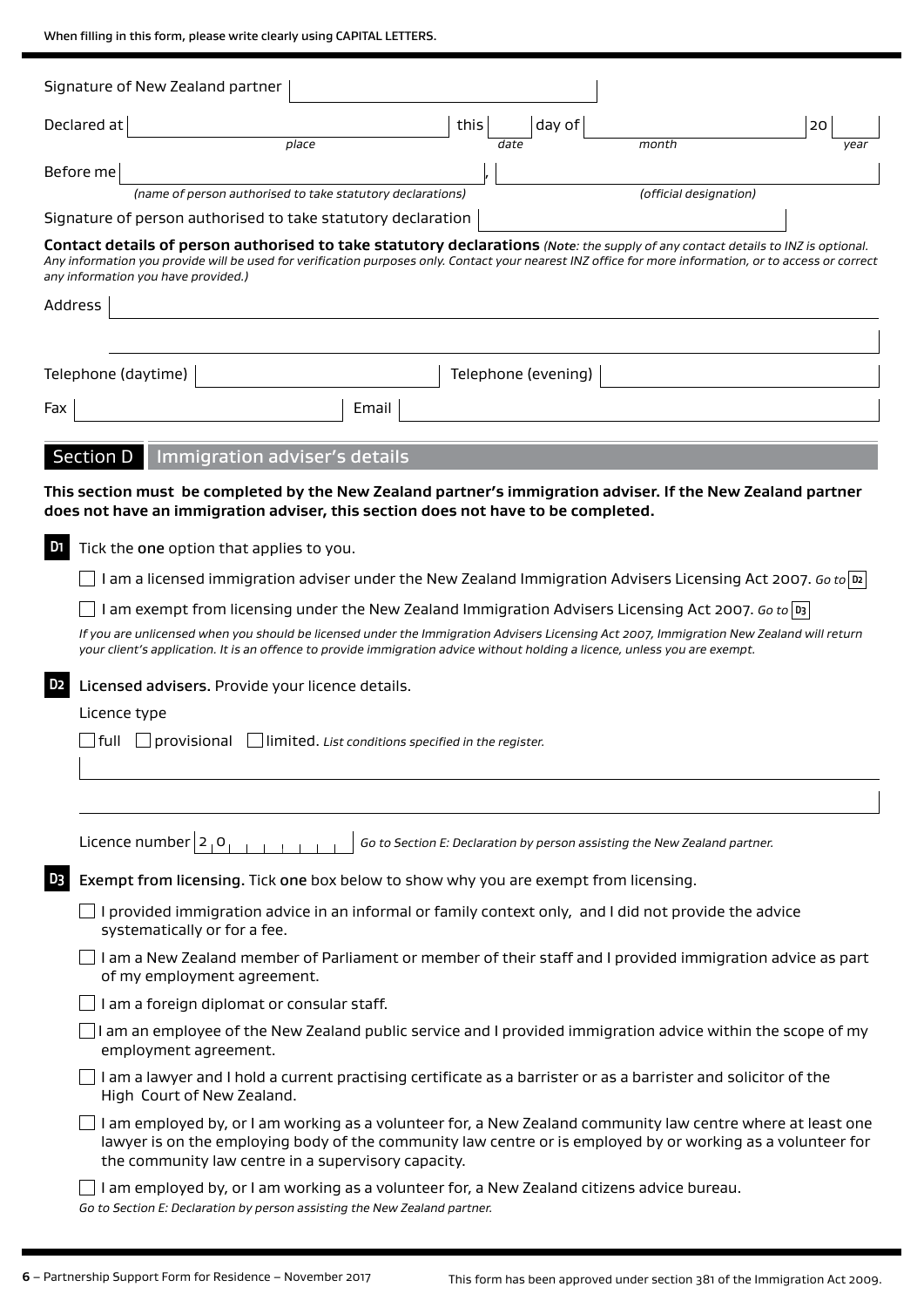## Section E Declaration by person assisting the New Zealand partner

**This section must be completed and signed by the New Zealand partner's immigration adviser, or by any person who has assisted the New Zealand partner by providing immigration advice, explaining, translating, or filling in the form for the New Zealand partner. If the New Zealand partner does not have an immigration adviser, and no one helped the New Zealand partner to fill in this form, this section does not have to be completed.**

*If you are unlicensed when you should be licensed under the Immigration Advisers Licensing Act 2007, Immigration New Zealand will return your client's partnership support form. It is an offence to provide immigration advice without holding a licence.*

*For more information, go to the Immigration Advisers Authority website www.iaa.govt.nz, or email info@iaa.govt.nz or write to them at PO Box 6222, Wellesley Street, Auckland 1141, New Zealand.*

| Name and address of person assisting the New Zealand partner $\Box$ Same as address given at $\Box$ , or | $\vert$ as below.   |
|----------------------------------------------------------------------------------------------------------|---------------------|
| Family/last name                                                                                         | Given/first name(s) |
|                                                                                                          |                     |
| Company name (if applicable) and address                                                                 |                     |
|                                                                                                          |                     |

| New Zealand Business Number (for New Zealand businesses only) $\left  \begin{array}{c} \hline \end{array} \right $<br>For help search: www.nzbn.govt.nz |       |                     |  |  |
|---------------------------------------------------------------------------------------------------------------------------------------------------------|-------|---------------------|--|--|
| Telephone (daytime)                                                                                                                                     |       | Telephone (evening) |  |  |
| Fax                                                                                                                                                     | Email |                     |  |  |

I understand that after the New Zealand partner has signed this form it is an offence for me to change or add further information, or change or add any documents attached to the form, without making a statement identifying what information or material has been changed, added or attached and by whom. If I make these changes or additions, I must state on the form what they were, who made them and the reason they were made.

I understand that the maximum penalty for this offence is a fine of up to NZ\$100,000 and/or a term of imprisonment of up to seven years.

I certify that the New Zealand partner asked me to help them complete this form and any additional forms.

I certify that the New Zealand partner agreed that the information provided was correct before signing the declaration.

 $\overline{\phantom{a}}$ I have assisted the New Zealand partner as an interpreter/translator

I have assisted the New Zealand partner with recording information on the form

 $\Box$ I have assisted the New Zealand partner in another way. *Specify*

| I have provided immigration advice (as defined in the Immigration Advisers Licensing Act 2007) and my details |
|---------------------------------------------------------------------------------------------------------------|
| in Section D: Immigration adviser's details, are correct.                                                     |

Signature of person assisting New Zealand partner

Date <sup>D</sup> <sup>D</sup> <sup>M</sup> <sup>M</sup> <sup>Y</sup> <sup>Y</sup> <sup>Y</sup> <sup>Y</sup>